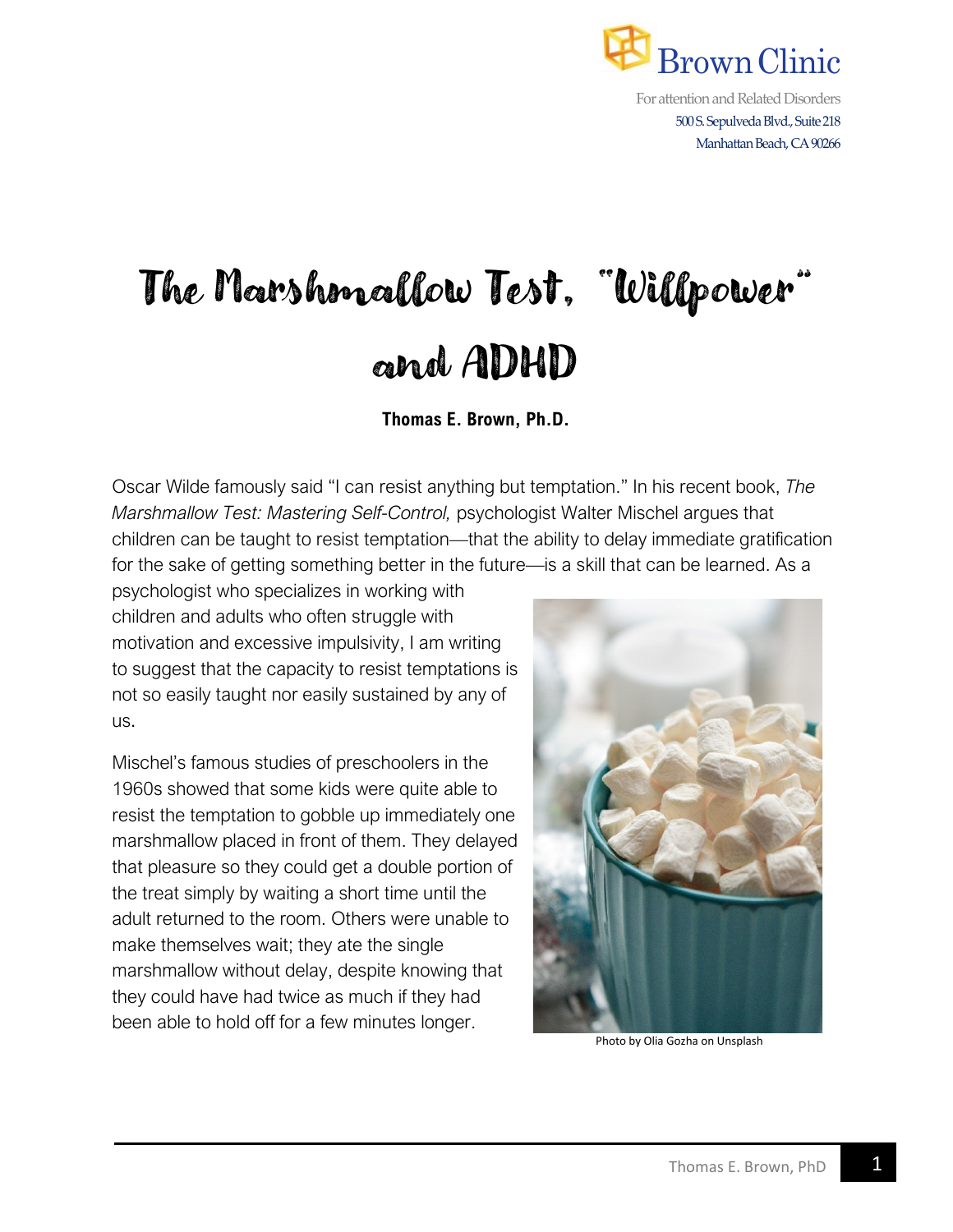## **Self-Control ability in preschool years predicted self-control in adulthood**

Follow-up studies done when those preschoolers grew older showed that, for most, the differences in ability to exercise self-control were remarkably consistent over the years. Evaluation of the preschoolers when they were 27-32 years old found that those who had been able to cope best with the delay, who were able to wait for the bigger reward, also earned higher scores on the SAT test, used risky drugs less, had reached higher educational levels, and had significantly lower body mass index scores. They were also reportedly better able than their less patient peers to deal with interpersonal problems and to maintain close relationships.

For most of those young children, that simple marshmallow test administered in preschool effectively predicted their ability to exercise effective self-control over much of their lifespan in many activities that can really matter. So what made it possible for some preschoolers to wait longer for the bigger reward when others could not wait?

# **Brain Foundations for Self-Control**

According to Mischel, what is needed for adequate self-control in any situation is adequate development of the brain's management system—its executive functions (EF). He writes that children who have well-developed EF during preschool can not only resist the temptation to grab the one marshmallow, but also can inhibit other impulsive responses, keep instructions in mind, and focus their attention to do schoolwork. He notes that "those children whose EF functioning is not developing well in preschool years "are at increased risk for ADHD and a variety of other learning and emotional problems throughout their school years (p.108)."

## **Self-Control, Executive Functions and ADHD**

Mischel's description of children with inadequate development of EF compared to their age peers fits quite well with current descriptions of children with ADHD. On the basis of research over recent years ADHD, once considered simply a problem in little boys with chronic behavior problems who were unwilling to listen to adults, has been redefined as a developmental impairment of the brain's self-management system, its executive functions.

ADHD is now recognized by most specialists as a cluster of cognitive difficulties that affects both males and females, often, though not always, persisting into or throughout adulthood. Children and adults with ADHD typically demonstrate chronic problems with being able to focus attention, organize their work, sustain effort, utilize working memory, and inhibit excessively impulsive actions. These difficulties are usually inherited and are associated with differences and delays in brain development and functioning.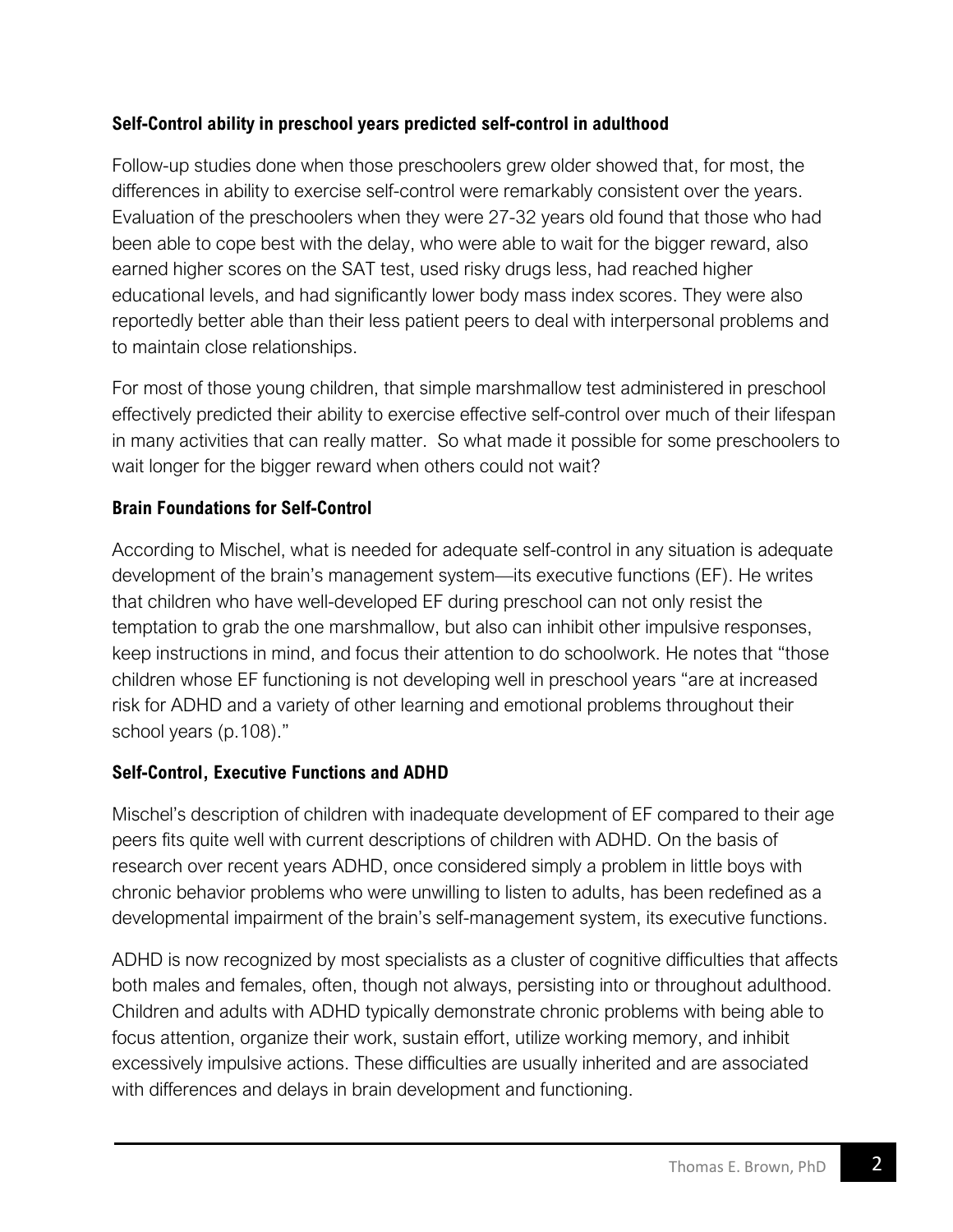When Mischel's preschoolers underwent brain scans at midlife, those who had shown more difficulty in waiting demonstrated differences in brain functioning similar to those found in children and adults with ADHD. It seems likely that those preschoolers who had much difficulty in waiting for the double marshmallow treat and continued to have relative weaknesses in self-control into adulthood had inherited brain-based difficulties with EF similar to most of those with ADHD. Perhaps the preschoolers who were able to wait longer, were more fortunate in their genetic inheritance.

# **The Essential Ingredient for Resisting Temptation: Motivation**

Yet Mischel is well aware that even those individuals who have extraordinarily strong intellectual and executive functioning skills often demonstrate very poor self-control. He knows that having such skills for one situation does not necessarily mean that those skills will be deployed in different circumstances. In this recent book he explains that "Delay ability can help preschoolers resist one marshmallow now to get two later, *but they have to want to do that* (p.189, emphasis added)."

This statement that a child's ability to resist immediate temptation in order to obtain a later reward depends upon the child's "wanting to do it" may give the impression that the difference between those preschoolers who waited for the double reward and those who didn't was that they simply wanted that bigger reward more than did the others. But Mischel's interpretation is more sophisticated. He wants to emphasize that exercise of "willpower" is a skill that depends upon the complexities of motivation.

Mischel's understanding of "willpower" is that it is essentially a skill, not some persisting internal power that causes the person always to make the best possible choice: "…like all skills, self-control skill is exercised only when we are motivated to use it. The skill is stable, but if the motivation changes, so does the behavior (p.189)." He explains that an individual's ability to resist temptation depends upon how that person at that specific time, perceives that specific situation and the probable consequences of yielding to the temptation or not. He emphasizes that "…our motivation and goals and the intensity of the temptation are especially important (p.189)." Here Mischel is noting a problem now considered the core of understanding ADHD.

## **Motivation is situationally specific**

The most puzzling feature of ADHD is that it is situationally specific. Virtually all children and adults with ADHD have at least a few specific activities in which they are able to focus their attention very well for long periods of time, are able to keep several different things in mind simultaneously, are able to sustain their efforts for challenging tasks, and can prevent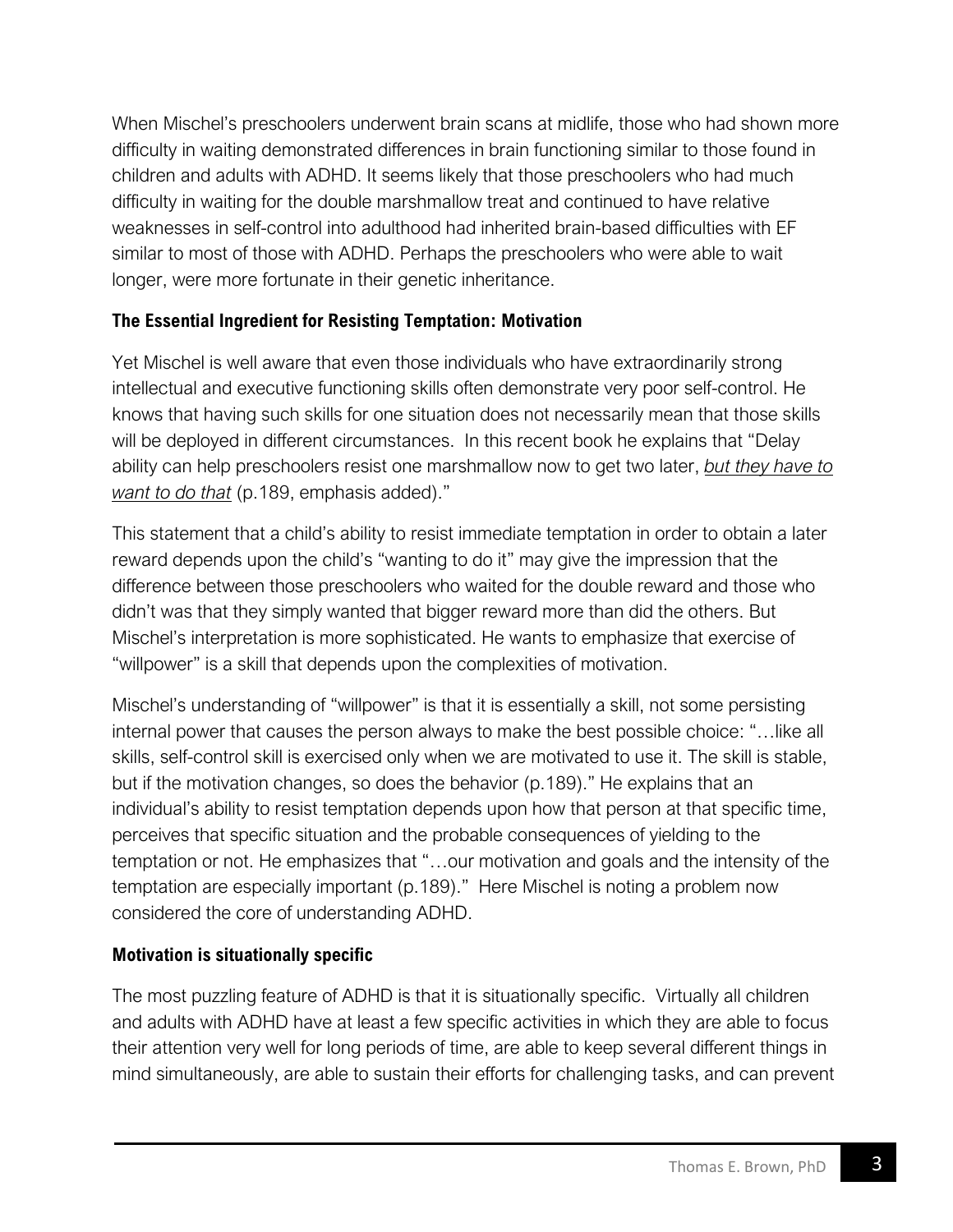themselves from acting too impulsively—all this even though they have great difficulty in demonstrating those same skills for many other tasks that they recognize as important.

Both clinical reports and empirical experiments show that those with ADHD are able to demonstrate excellent self-control for a few specific tasks in particular contexts, even though they show great difficulty in exercising these same skills in any other situation. For some, these strengths emerge when engaged in a favored sport or playing video games. For others, strong EF may emerge only when they are making art, or playing music, or doing mechanical tasks.

For those with ADHD, exercise of EF is often significantly impaired for most tasks and activities, unless the task is one which has especially strong interest for them. For most other activities and tasks, it is extremely difficult for them to mobilize their executive functions. This "you-can-focus-and-work-for-this-but-not-for that-and-that-and-that" characteristic of ADHD was captured by a patient who once told me

Having ADHD is like having erectile dysfunction of the mind. If the task you are trying to do is actually interesting to you, if it really turns you on, you're 'up for it.' But if the task you're faced with is not intrinsically interesting to you, you can't 'get it up.' And in that situation, it doesn't matter how much you may say to yourself, "I need to; I ought to; I should" you can't make it happen because ADHD is simply not a willpower kind of thing (Brown, 2013, 2014).

The capacity to resist the temptation to grab one appealing reward right now rather than waiting or working longer to get a bigger reward—that capacity to take the longer view, that capacity to inhibit an impulsive action while weighing the potential benefits of an anticipated future reward—is dependent upon whether the task "turns the person on" in that time and place. It depends upon motivation.

#### **Motivation depends upon the individual's emotions from past experiences**

Many think of motivation as a single power that each person tends to have more or less of, as in: "she is a very highly motivated person." However, for such claims one always needs to ask "motivated for what—and when—and in what situations?"

Motivation for some actions is instinctive, common to all of us. We are motivated to obtain food when hungry, to drink when thirsty, to try to move out of the way when something is about to hit us. But for most of our activities, motivation is highly individualized and very dependent on specific contexts. It is based upon our memories, mostly unconscious memories, of past experiences—what we have seen and done, what happened to us in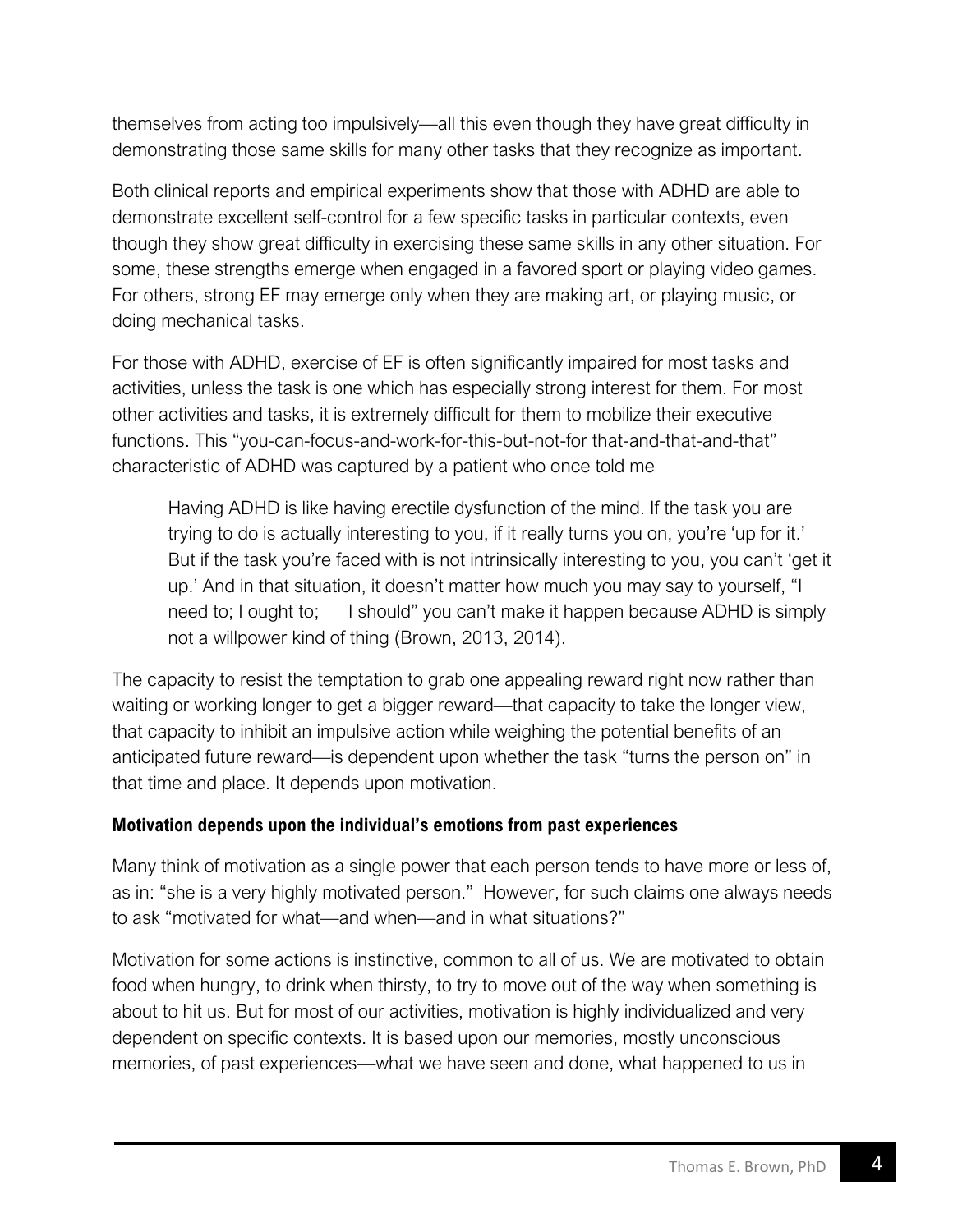recent situations and long ago, and what we have seen or heard about what has happened to others.

For every task or situation we encounter, the human brain has an amazing capacity instantly to "google" relevant memories with attached emotions. Before we are even aware of our own reaction to some perception or thought, the brain very quickly consults our personal files of memories, selecting those which may be relevant.

Each memory has associated emotions: interest or disinterest, attraction or revulsion, desire and longing, fear or guilt. Often these recalled emotions conflict—some memories intensify our interest while other memories, at the same time, are diminishing that same interest. In fractions of a second those memories are automatically sorted and weighed to shape our reactions. Then, just as quickly, messages are relayed to other sections of the brain causing us to get more or less invested in related thoughts or actions.

#### **Motivation is shaped by immediate context**

The intensity of our motivation for any given task or behavior tends to vary also according to our immediate context—whether we are hungry or tired or excited or frustrated or annoyed. Intensity of emotion also depends on where we are and whom we are with. Many of those preschoolers would have been more likely to gobble the one marshmallow immediately if they were very hungry or had grown up in a family where grownups rarely kept their promises. Most of them probably would not have touched the marshmallow if the examiner had stayed in the room with them while they waited.

Once while my wife and I were on a transatlantic flight, passengers were offered delicious, fresh-baked chocolate chip cookies as a mid-afternoon snack. I was on a diet at the time, trying to lose a few pounds and my wife had been serving as the "food police" reminding me to avoid eating anything not on my diet. I smelled the cookies baking and wanted to have one, but told myself that I would say "No thanks" when the flight attendant offered one to me. Then I



noticed that my wife, sitting next to me, was asleep. I hesitated for a moment, and then accepted not only the cookie offered to me, but also one "to give to my wife." Quickly I ate both cookies and then quickly returned the plates to the galley to dispose of the evidence before my wife awakened.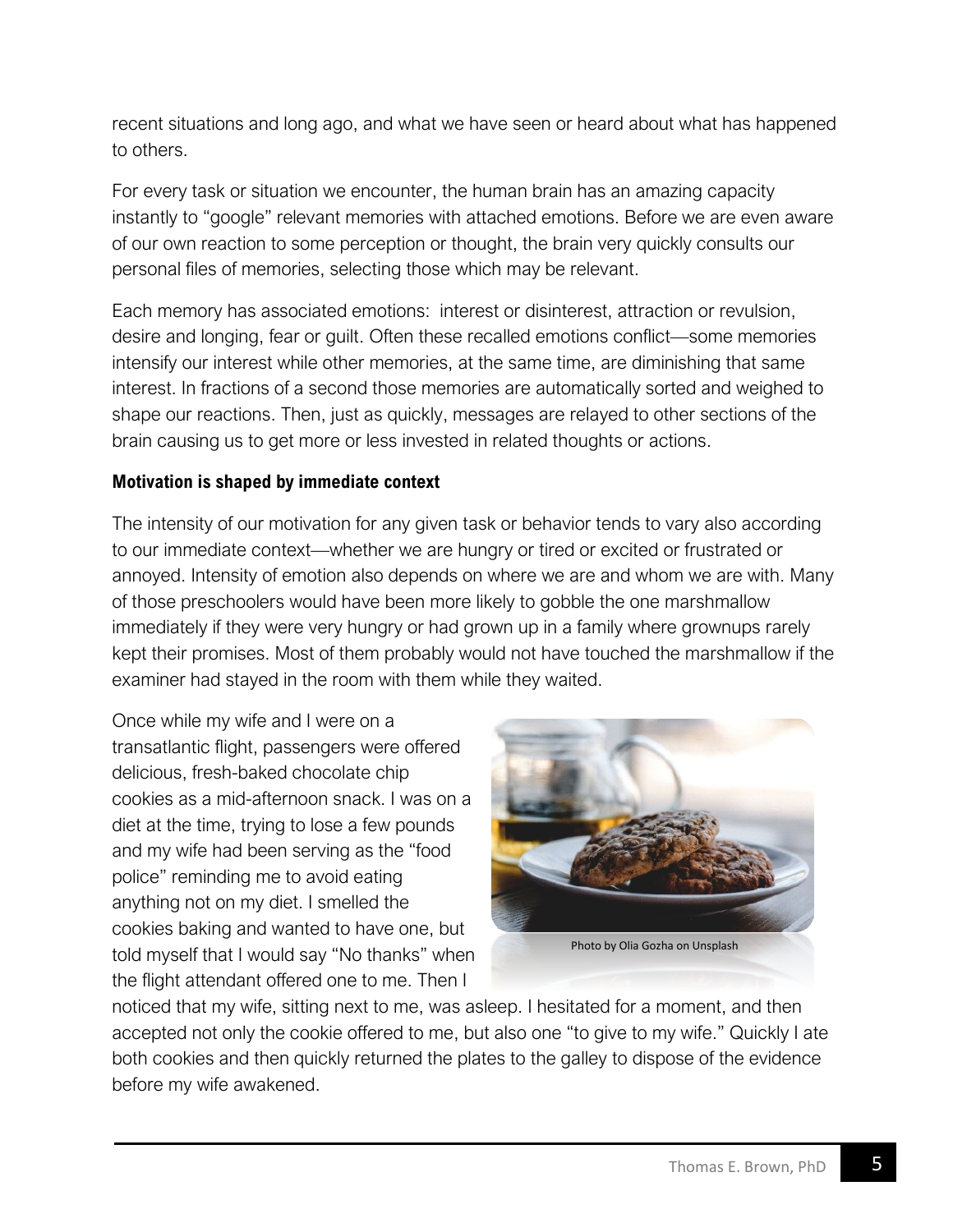This cookie story illustrates how a person can have two conflicting motivations—wanting to enjoy eating the delicious cookie and also wanting to stick to my diet and keep losing excess weight. If my wife had been awake, I would have felt proud of myself for declining the cookie, but, because she was sleeping, I gave in to the wish to enjoy not only my cookie, but also hers. Often our motivations are conflicting and it can matter a lot whom with are with when we make such decisions.

## **How much can self-control be taught?**

Mischel's book is interestingly written, but it embraces a number of unresolved contradictions. He argues that that the ability to wait for the two marshmallows, the ability to delay gratification now for the sake of better advantages later, is not an inborn and unchangeable trait, that you either have or you don't, but a skill that can be learned. "It is a skill open to modification, and it can be enhanced through specific cognitive strategies that have now been identified (2014, p. 3-4).

He proposes some strategies intended to help a person cool down the "hot" intensity of wishing for immediate gratification by trying to change the way the "marshmallow" in whatever form, is thought about—to cool the "now" and "heat" the later (p.256). He also reminds readers that children can be taught from early years by the example of good models and by instruction that helps them learn that they have choices and that each choice has consequences (p. 268).

Mischel acknowledges that "…some people are better than others in their ability to resist temptations and to regulate powerful emotions (p. 229). Yet he also insists that "…selfcontrol skills, both cognitive and emotional, can be learned, enhanced and harnessed so that they become automatically activated when you need them (p, 230)". In contrast, he also laments that "trying to change how we think about or "mentally represent" stimuli and experiences that have become deeply ingrained can be...futile" (2014, p. 36).

Wisely, Mischel notes that " ...a life lived with too much delay of gratification can be as sad as one without it (p. 271.)" Constantly working and waiting for future marshmallows without enjoying some along the way is not likely to yield much satisfaction.

Mischel has written an excellent book on an important topic. Yet, overall, I feel he is a bit overly optimistic about the effectiveness of efforts to instruct people into controlling their motivations. Neural signals that motivate us to do something or to ignore or avoid something, come in varying strengths, due partly to our inherited temperament, our brain's conscious and unconscious memories of what we have learned from experiences, and the specifics of our current situation.